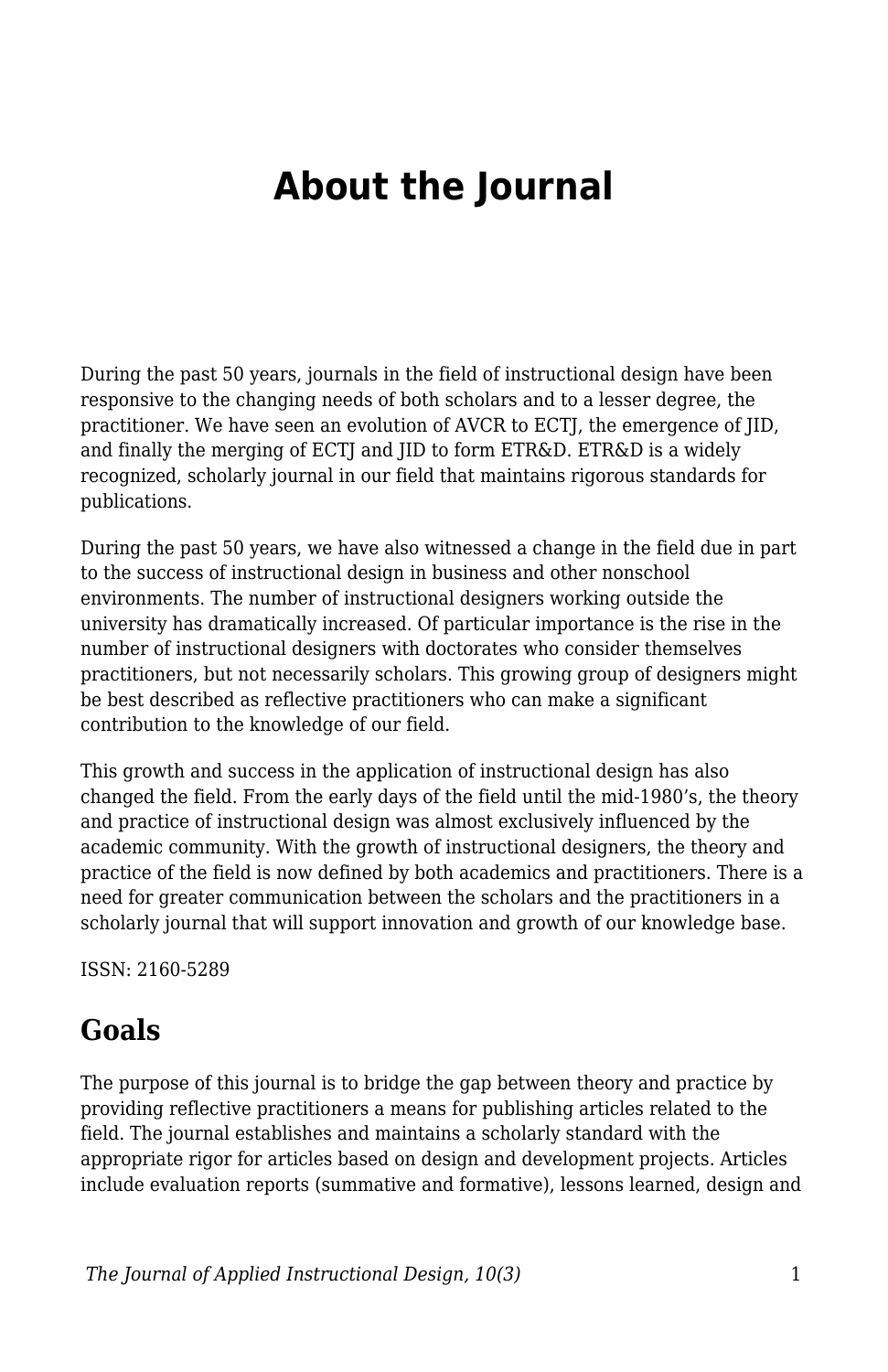development approaches, as well as applied research. The articles are based on design and development projects as opposed to pure research projects and focus on lessons learned and how to improve the instructional design process. Rigor is established through articles grounded in research and theory.

A secondary goal of this journal is to encourage and nurture the development of the reflective practitioner in the field of instructional design. This journal encourages the practitioner as well as collaborations between academics and practitioners as a means of disseminating and developing new ideas in instructional design. The resulting articles inform both the study and practice of instructional design.

# **Philosophy**

This journal will provide a peer-reviewed format for the publication of scholarly articles in the field of applied instructional design. The journal recognizes the role of the practitioner in the work environment and realizes that outside constraints may limit the data collection and analysis process in applied settings. The limitations of real-world instructional design of the practitioner can still provide valuable knowledge for the field.

## **Sponsoring Organization**

JAID is a publication of the [Association for Educational Communications and](https://www.aect.org/) [Technology](https://www.aect.org/) (AECT).

JAID is an online open-access journal and is offered without cost to users.

## **Journal Staff**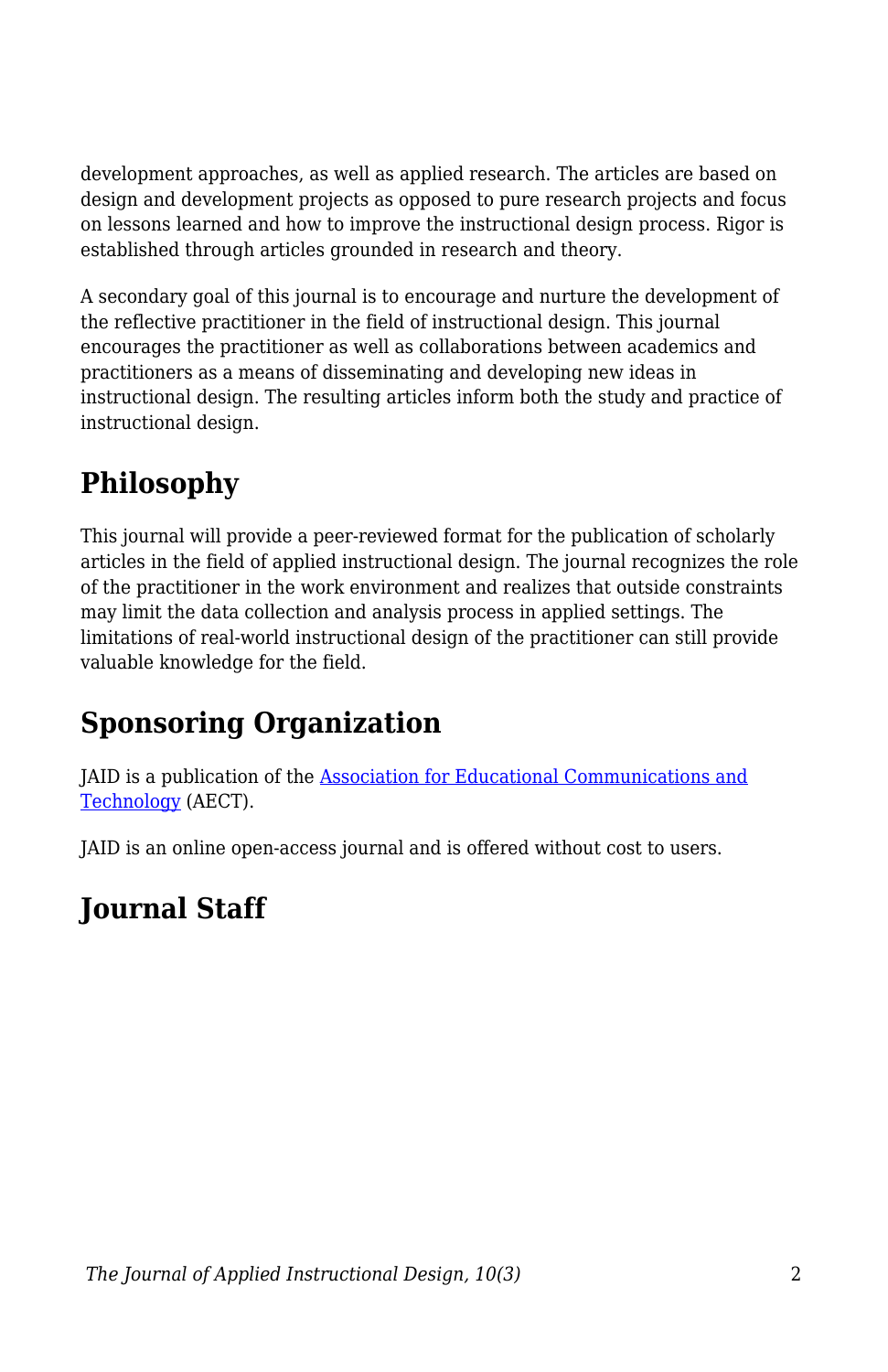| Role                                   | <b>Name</b>                 | <b>Affiliation</b>                            |
|----------------------------------------|-----------------------------|-----------------------------------------------|
| <b>Co-Editor</b>                       | Jill E.<br><b>Stefaniak</b> | <b>University of Georgia</b>                  |
| Co-Editor                              | Julie A. Bridges            | Dupont Sustainable<br>Solutions               |
| Assistant Editor                       | $Max C$ .<br>Anderson       | University of Illinois<br>College of Medicine |
| <b>Production Editor Royce Kimmons</b> |                             | Brigham Young<br>University                   |
| Copyeditor                             | Rebecca M.<br>Reese         | Rocky Mountain College<br>of Art and Design   |
| Copyeditor                             | Rebecca Clark-<br>Stallkamp | Virginia Tech                                 |
| Copyeditor                             | Lauren Bagdy                | Florida State University                      |
| Production<br><b>Editing Assistant</b> | Julie Irvine                | Brigham Young<br>University                   |

## **Editorial Board**

| Name                       | <b>Affiliation</b>              |
|----------------------------|---------------------------------|
| <b>Andy Gibbons</b>        | <b>Brigham Young University</b> |
| David Richard Moore        | Ohio University                 |
| Wilhelmina Savenye         | Arizona State University        |
| James Ellsworth            | U.S. Naval War College          |
| David Wiley                | Lumen Learning                  |
| Ellen Wagner               | Sage Road Solutions, LLC        |
| Barbara Lockee             | Virginia Tech                   |
| Theodore J. Kopcha         | University of Georgia           |
| Tutaleni Asino             | Oklahoma State University       |
| Shahron Williams Van Rooij | George Mason University         |
| Beth Sockman               | East Stroudburg University      |
| M.J. Bishop                | University System of Maryland   |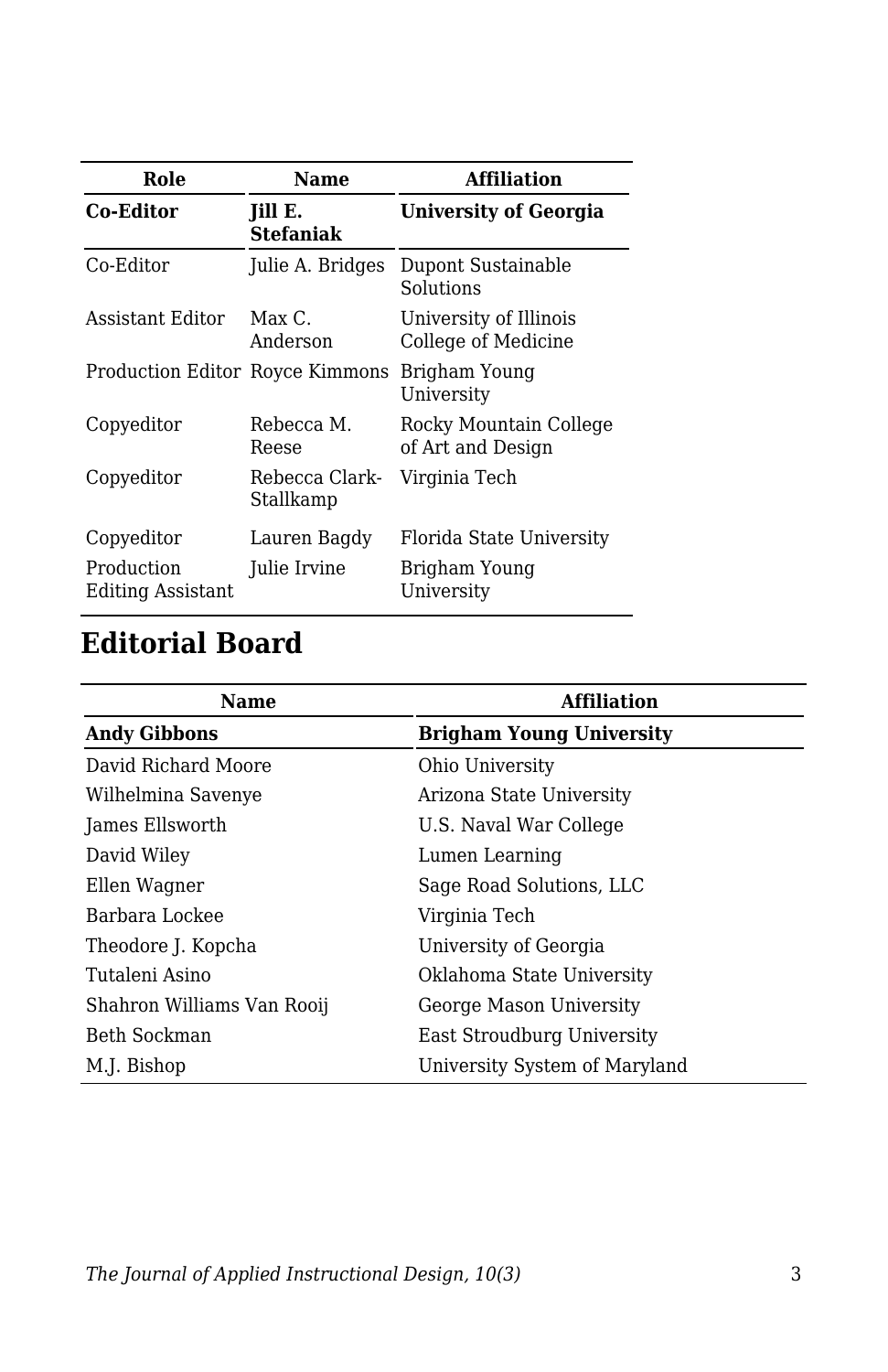#### **About AECT**



**ASSOCIATION FOR EDUCATIONAL IMUNICATIONS & TECHNOLOGY** 

The [Association for Educational Communications and Technology](https://www.aect.org/) (AECT) is a professional association of instructional designers, educators and professionals who provide leadership and advise policy makers in order to sustain a continuous effort to enrich teaching and learning. Seizing opportunities to raise awareness and leverage technology, our members may be found around the world in colleges and universities, in the Armed Forces and industry, in museums, libraries, and hospitals, and in the many places where educational change is underway. Our research and scholarly activity contribute to the knowledge base in the field of Learning. We are on the cutting edge of new developments and innovations in research and application.

AECT is the premier organization for those actively involved in the design of instruction and a systematic approach to learning. We provide an international forum for the exchange and dissemination of ideas for our members and for target audiences. We are the national and international voice for improvement of instruction and the most recognized association of information concerning a wide range of instructional and educational technology. We have 24 state and six International Affiliates all passionate about finding better ways to help people learn.

Since 1923, AECT has been the professional home for this field of interest and has continuously maintained a central position in the field, promoting high standards, in both scholarship and practice with nine Divisions and a Graduate Student Assembly that represent the breadth and depth of the field. Other journals sponsored by AECT include *[Educational Technology Research and](https://www.springer.com/journal/11423) [Development](https://www.springer.com/journal/11423)* and *[TechTrends](https://www.springer.com/journal/11528)*.

*The Journal of Applied Instructional Design* (JAID) is a refereed online journal designed for the publication of scholarly articles in the field of applied Instructional Design. The purpose of JAID is to provide the reflective ID scholarpractitioners and researchers a means for publishing articles on the nature and practice of ID that will support the innovation and growth of our knowledge base.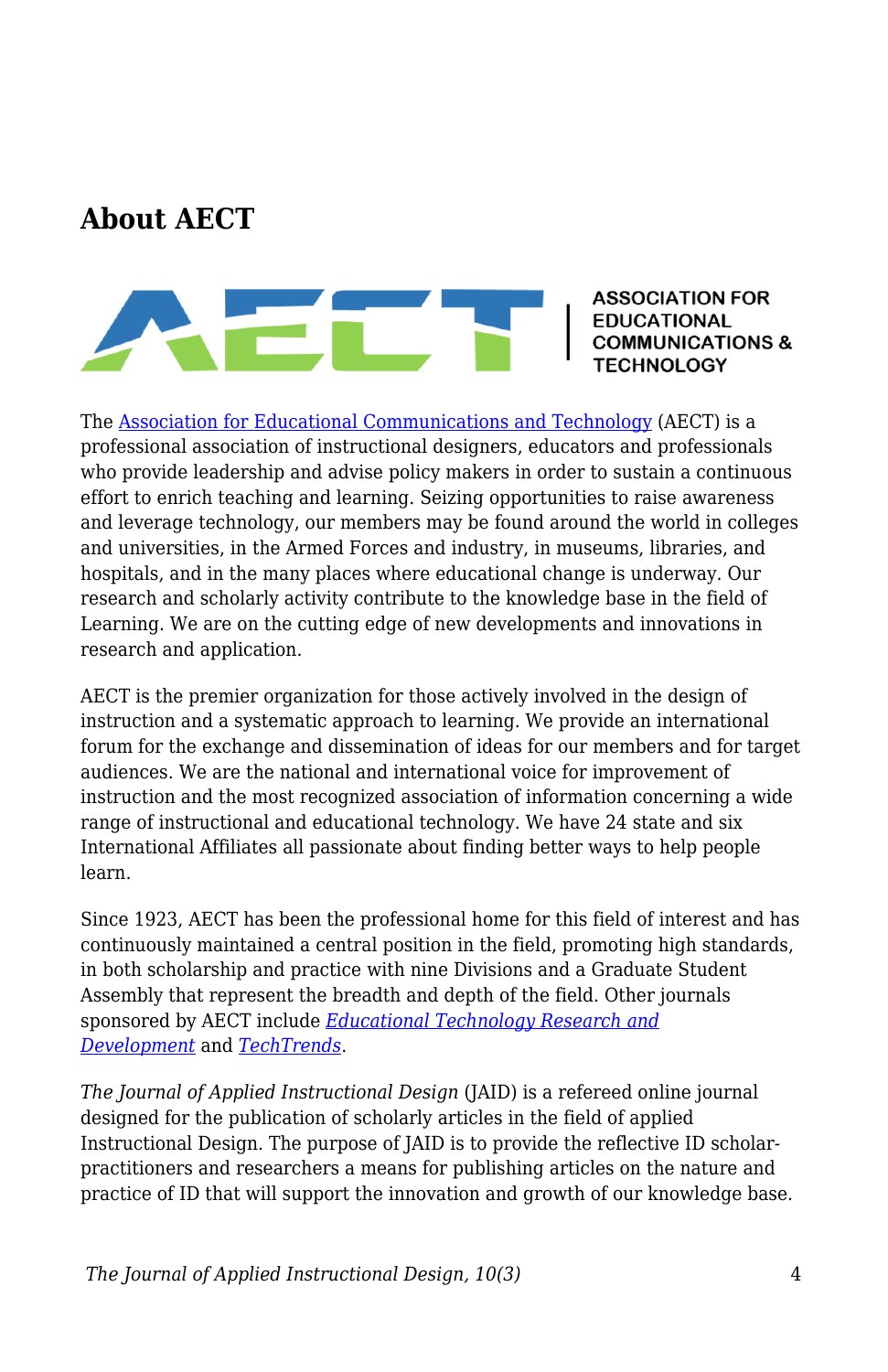The journal is for practitioners, instructors, students, and researchers of instructional design.

### **Call for Submissions**

JAID is for reflective scholar-practitioners, who through documentation of their practice in ID, make significant contributions to the knowledge of our field. Authors are invited to submit articles documenting new or revised approaches to ID; the processes of ID including in-depth documentation of analysis, design, and development, implementation and evaluation; design-based research; as well as applied research. Articles must be based on instructional design projects as opposed to pure research projects and focus on documented processes, lessons learned, and how to improve the overall process of ID. Articles must be grounded in research and theory connecting the intellectual foundations of the ID field and how these foundations shape its practice.

The journal will establish and maintain a scholarly standard with the appropriate rigor for articles based on design and development projects. A secondary goal of this journal is to encourage and nurture the development of the reflective practitioner in the field of ID. This journal encourages the practitioner as well as collaborations between academics and practitioners as a means of disseminating and developing new ideas in ID. The resulting articles should inform both the study and practice of ID.

#### [Submit an Article](https://docs.google.com/forms/d/e/1FAIpQLSdetYatKzxU7poSBjfLgKIJ-cXUT5aFDj7XVADK4B-pZTSNRQ/viewform)

#### **Article Types**

JAID currently accepts submissions of three article types.

#### **Instructional Design Practice**

This is an applied journal serving a practicing community. Our focus is on what practitioners are doing in authentic contexts and their observed results. These articles cover topics of broad concern to instructional design practitioners. The articles should represent issues of practical importance to working designers.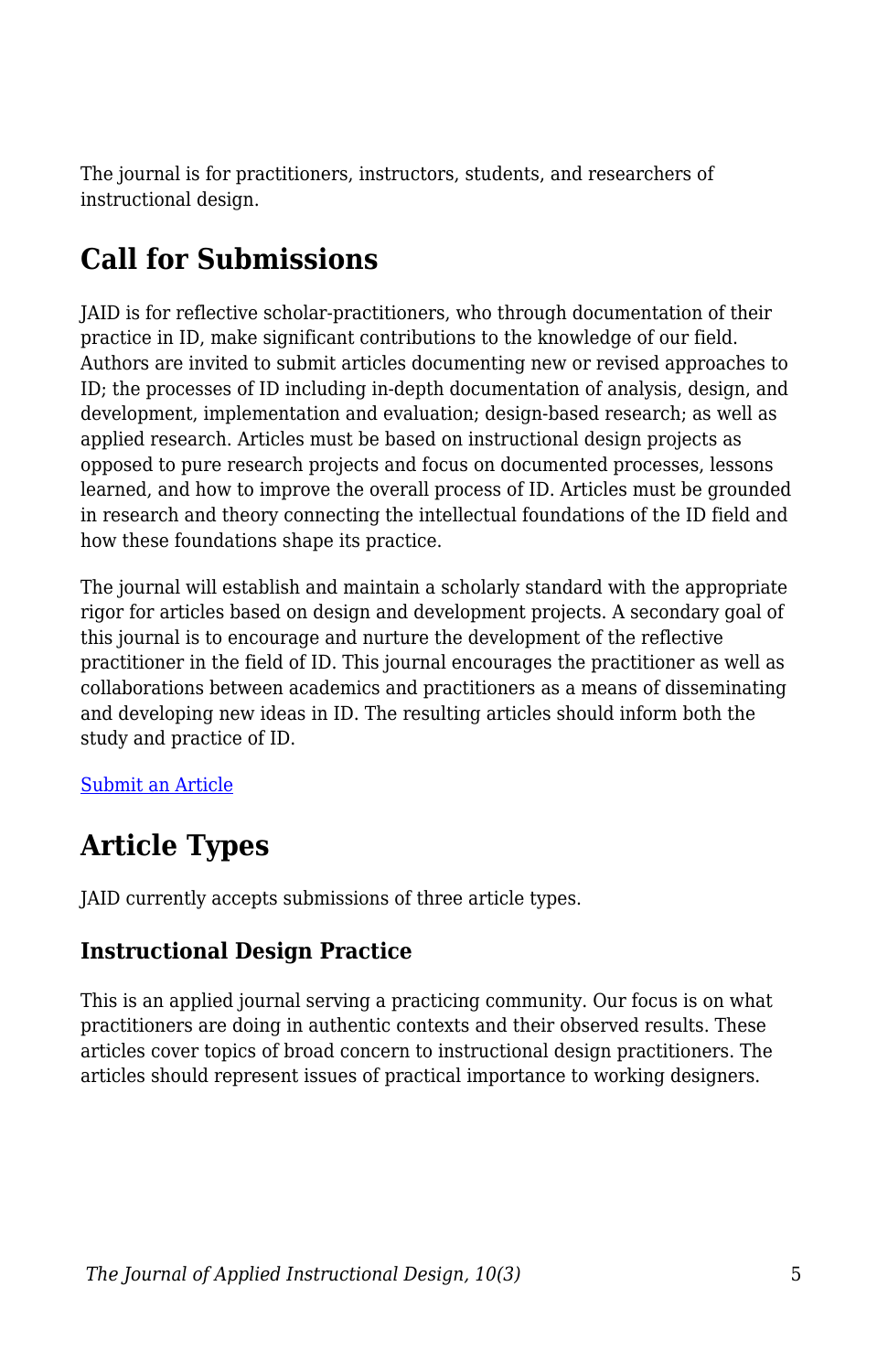#### **Research Studies on Applied Instructional Design**

JAID is interested in publishing empirical studies exploring the application of instructional design principles in applied settings. Quantitative and qualitative studies are welcome.

#### **Instructional Design/Performance Design Position Papers**

JAID also accepts position papers that attempt to bridge theory and practice. Examples may include conceptual frameworks and new ideas facing the instructional design community. The paper must also provide enough information to allow the replication of the innovation or continuation of the research in other settings. Position papers must be based in the context of a theoretical framework. Efficacy data is strongly preferred, but not always required, contingent upon the potential generalizability or value of the innovation.

#### **Submission Guidelines**

The journal will focus on in-depth applications of the ID process and publish a variety of articles including case studies of the ID process; application articles that go beyond a mere how-to approach that provide implementation insights, guidance and evaluation of a process; evaluation articles that focus on the viability of a product or process; applied research resulting from evaluation of materials, studies of project implementation, articles on ways to improve the ID process from the perspective of the practitioner, and short essays that provide a scholarly debate of relevant issues related to the application of ID and relevant book reviews. When applicable, articles should include supplementary materials including examples of ID products, evaluation instruments, media files, and design artifacts.

The articles in the journal will be from the perspective of the scholar-practitioner rather than from the researcher. However, the manuscripts must demonstrate scholarly rigor appropriate to applied manuscripts.

Articles, including tables or figures, must follow APA 7th edition formatting and be submitted in a word or doc format using at least 12-point New Times Roman font. Each article must have an abstract (75-100 words) and a list of keywords. While there is some flexibility in the length of an article, 4,000 to 5,000 words is a bestguess estimate. If in doubt, contact the editor prior to submitting the article. Identifying information must only be located on the cover page including contact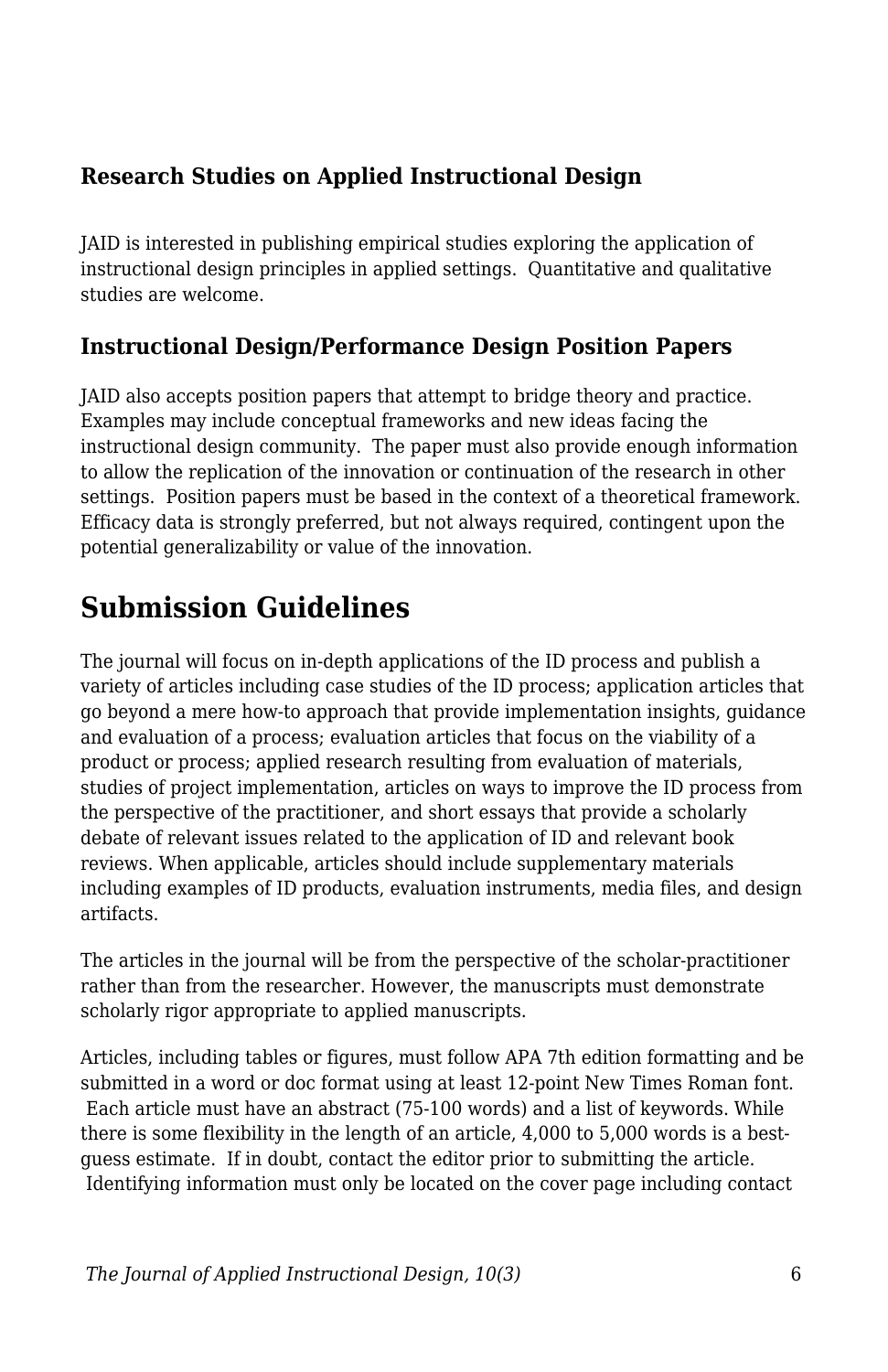information for the first author.

You may contact the editors via email, if you have further questions.

[Contact the Editor](mailto:jill.stefaniak@uga.edu?subject=JAID%20Question)